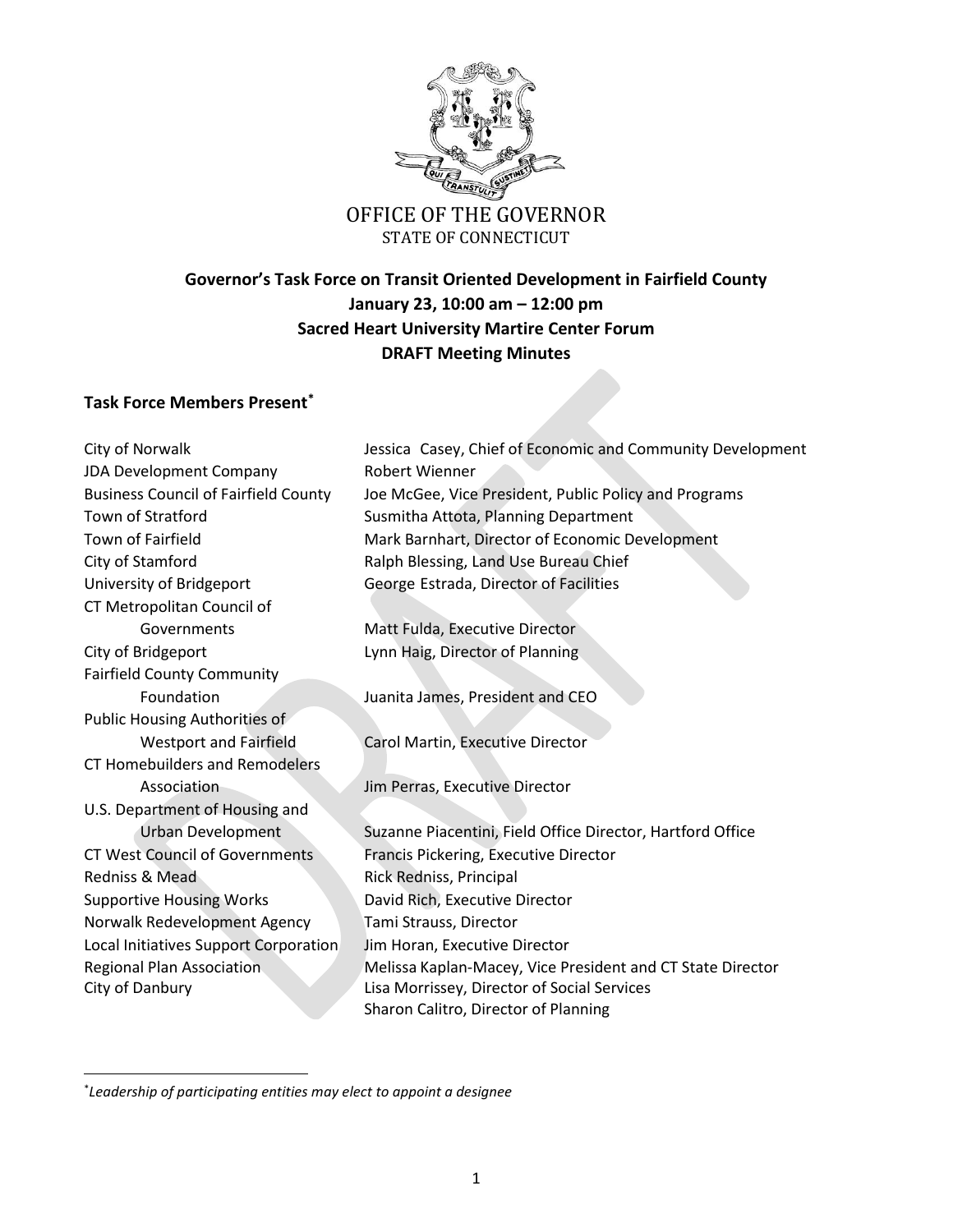#### **State Agency Representatives**

| Office of the Governor                                                | Lisa Tepper Bates, Governor's Senior Coordinator for TOD and Housing |
|-----------------------------------------------------------------------|----------------------------------------------------------------------|
| Department of Administrative Services Noel Petra, Deputy Commissioner |                                                                      |
| Department of Energy and                                              |                                                                      |
| <b>Environmental Protection</b>                                       | <b>Brian Thompson</b>                                                |
| Department of Housing                                                 | Shante Hanks, Deputy Commissioner                                    |
| Department of Transportation                                          | David Elder                                                          |
|                                                                       |                                                                      |
| <b>Task Force Members Absent</b>                                      |                                                                      |
| Department of Economic and                                            |                                                                      |
| <b>Community Development</b>                                          |                                                                      |
| Alpha Community Services/YMCA                                         | Carmen Colon, Executive Director                                     |
| <b>Environmental Protection</b>                                       | Betsey Wingfield, Deputy Commissioner                                |
| Fairfield County's Center for                                         |                                                                      |
| <b>Housing Opportunity</b>                                            | Christie Stewart, Director                                           |
|                                                                       |                                                                      |

- I. Meeting Called to order at 10:10 am by Co Chairs Jessica Casey and Bob Wienner
- II. Introduction of Presenters and Topic:

**Presenters:** April Anderson Lamoureux, Anderson Strategic Advisors and Dara Kovel, President & CEO, Beacon Communities

**Topic:** Planning, permitting and infrastructure – Lessons learned from Massachusetts

- a. April Anderson Lamoureux, Anderson Strategic Advisors
- Massachusetts has site specific efforts to advance development around transit: "expedited local permitting" -- localities can develop special zones in designated locations where they commit to permit projects in 6 months or less; if no action in 6 months or less, project is deemed approved
	- $\circ$  Legislation that allows communities to opt in min requirement: site must be able to hold 50,000 square feet of development
	- o Half of MA towns have opted in
- Chapter 40R allows cities and towns to adopt program in smart growth locations: as of right overlay; site specific; minimum 8 units/acre single family; 20 units/acre multifamily; site plan review at local level; incentive payments.
	- $\circ$  40S: provides a measure whereby if a town builds a housing development under this measure that increases local educational costs, state will pay the difference
- 43B: If cities and town opts-in, state will follow suit on expediting permitting in those locations
- MassWorks: state combined several smaller funding streams to support infrastructure into one pot under executive offices of Housing & Economic Development
	- o Annual funding round emphasizing job creation and housing creation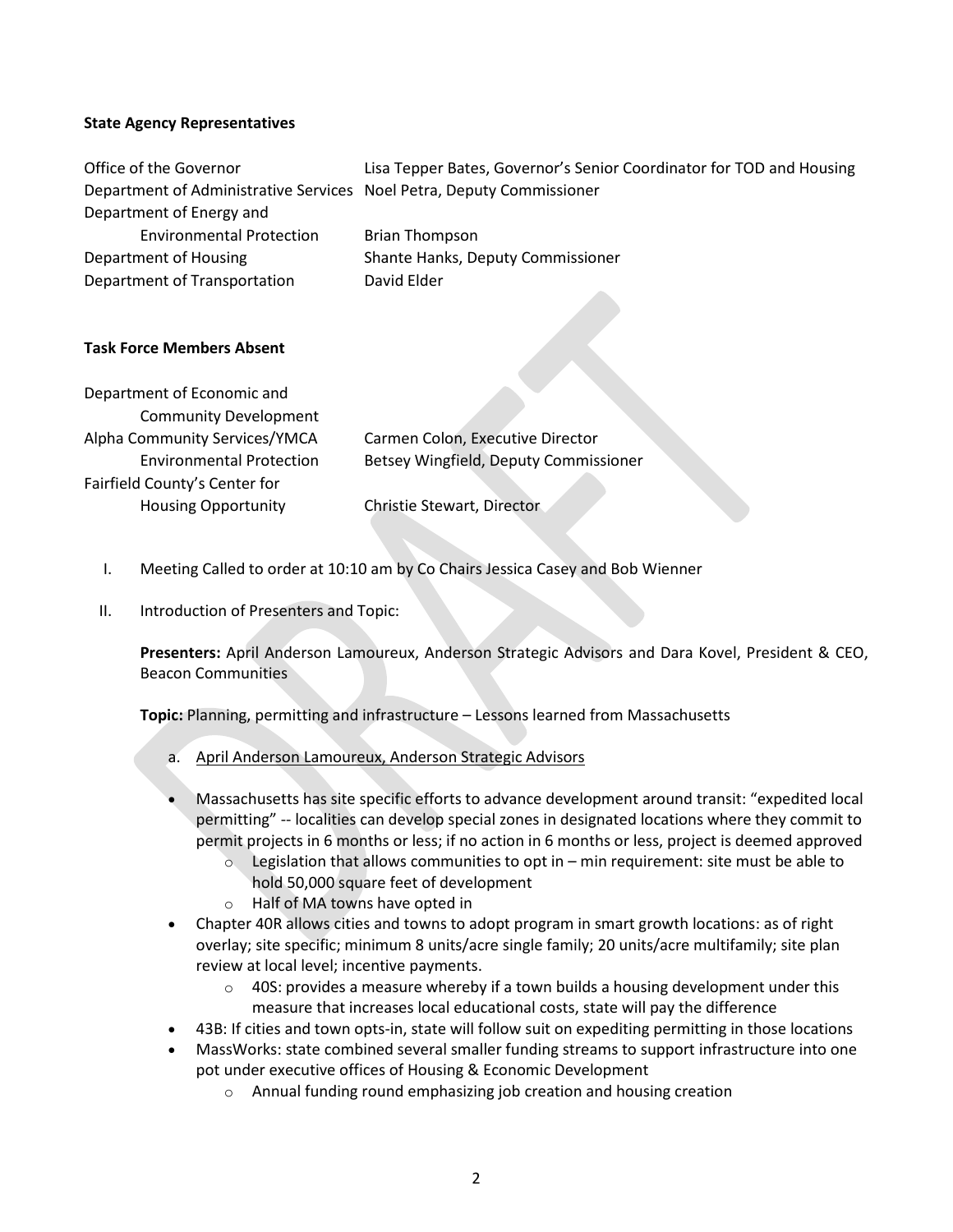- o Projects have to be shovel ready
- o Timely return on investment: \$100 million in investment/year; more efficient deployment of existing resources in a targeted fashion
- o Supports TOD and smart growth projects
- o Rolled out in 2011 as a pilot program
- o Requires a private sector partnership for each project
- $\circ$  Allocation of MassWorks funds -- combination of point based and discretionary; questions include whether community adopted 40R & 43B -- thresholds that show the local community is thoughtful in how it is moving forward and wants to move forward?
- $\circ$  Other tools include Urban Center TIF (not a criteria for Massworks)- used quite widely in other areas; not so much in New England
- Communications framing to build support for TOD
	- $\circ$  Outward messaging -- negative net migration for many years; municipalities spending large amounts per student every year; educating people very well and then send them off; how do we get them to come back?
	- $\circ$  Need to increase supply of housing in a diverse way to attract people back home; frame in the way that is a personal connection; no 25-30 year old wants to live in their parents basement; must create housing and jobs
	- o Inward messaging -- Electronic application that could be forwarded to each of the agencies

#### b. Dara Kovel, President & CEO, Beacon Communities

- Kovel CT program for Jonathan Rose; now head of Beacon Communities
- With the right framework around zoning, you will see development happen
- CT coordination on TOD: informal -- not legislated: 7 state agencies sat together to think about coordinating (CHFA, DOH, DEEP, DOT, OPM, DECD, Town of Meriden
- TOD is a focus of Beacon: Haverhill, MA Mill redevelopment; Town of Easton, MA shovel factory redevelopment: 130 mixed income units; Montgomery Mill in Windsor Locks: 160 mixed income apartments
- Important to be thoughtful about parking and not overbuild; don't waste land; try to minimize parking requirements
- Mass Housing Partnership doing a study of zoning around MBTA
- State can be more discriminating on giving money -- state resources should be predicated on certain amount of zoning; show where growth is going to happen; show how you are going to zone for that growth, including to accommodate housing demands
- Regulatory reform initiative- roundtable to find out the most challenging regulations for developers- that is something the state can control and fix
	- o Every 2 years every state agency has to review processes and make recommendations for streamlining; empowers managers to streamline their own agencies; agencies at first hated the idea
	- o Get the agencies themselves to make these recommendations; business groups were able to provide input on what issues should be looked at; be smarter and more efficient; don't diminish protections that the agencies are tasked with upholding
- Governor Baker has made priority moving from super majority to majority vote on zoning for housing development
- Assembly Square, Somerville -- best practice case study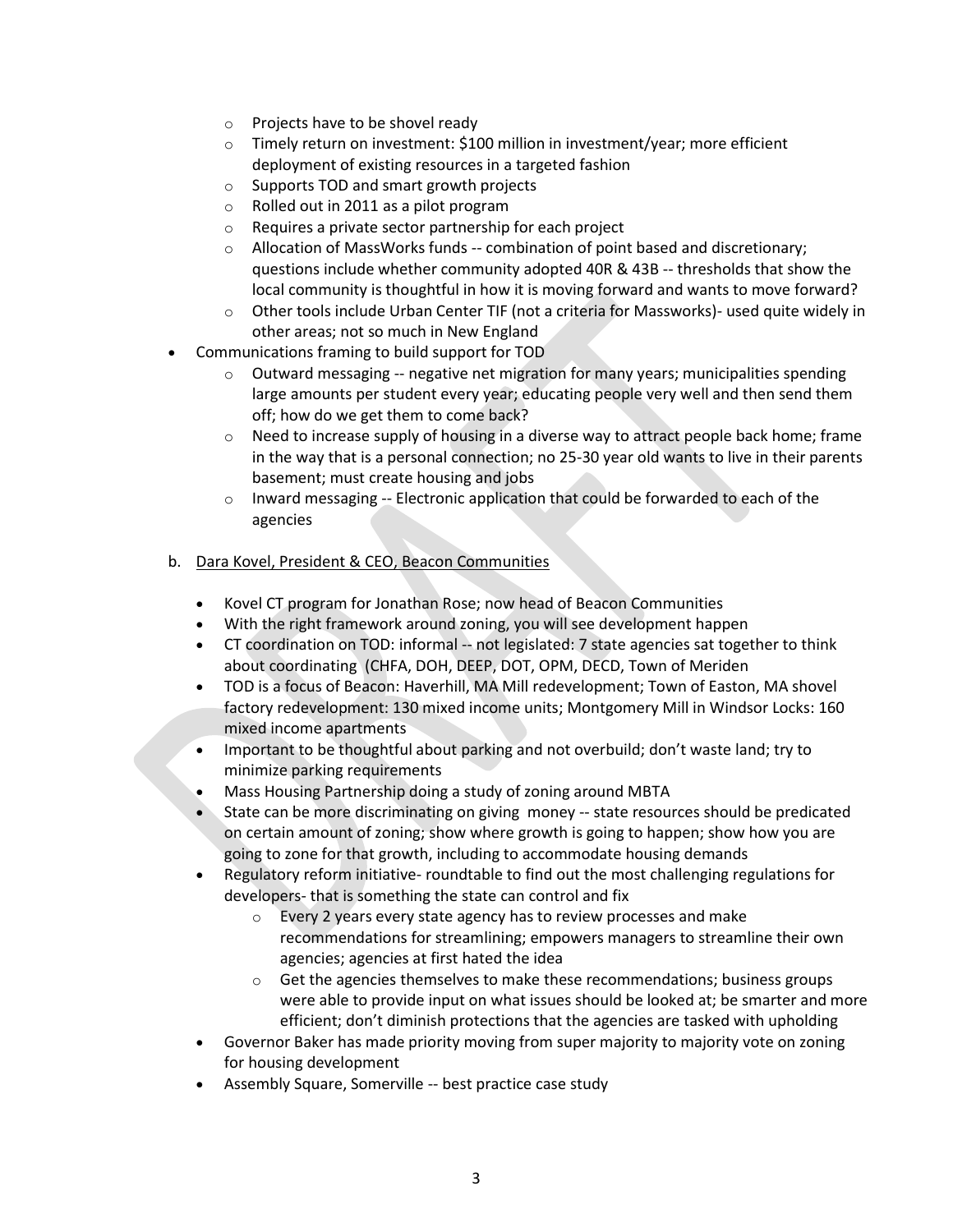- Straightforward and transparent process for mitigation (impact fees)? A local impact fee would create certainty; but very hard to pass legislature
- Off-site/fee in lieu; payment must be meaningful
- Parking -- immediate challenge & future state
	- $\circ$  In Boston you cannot now build a garage without showing how you will repurpose it in the future
	- $\circ$  Be aggressive as possible; design so parking can be shared in different ways in the future
	- $\circ$  Need to rethink ratio of parking to units or we will never be able to take advantage of the market; 0-.5 spaces/unit; get out of mindset that everyone needs to have a car near transit
	- $\circ$  Good transit is the baseline requirement; CT doesn't have the baseline level of reliable transit that Boston and New York have
	- $\circ$  You have to take the risk: not everyone is going to want to live in TOD locations; that demographic is going to be willing to have fewer cars; only way to make TOD work is to reduce parking requirement
	- $\circ$  Stamford -- creating parking categories, rather than coupling parking with zoning -the closer you are to transit, the lower the parking requirement; Stamford is willing to give parking reductions, but developers don't want them- in many cases the bank under-writing criteria requires more parking than necessary
	- $\circ$  Greater Boston region did a study of utilization of parking in multifamily buildingshowed no more than 50% utilization

#### III. DOH Incentive Housing Program Update- Shante Hanks

- TOD is one criteria, but the program isn't quite a vehicle for TOD development; workforce housing
- Report attached
- IV. Streamlining subcommittee update:

### *Ralph Blessing*

- Permit center (Denver example -- Stamford exploring); customer rep who takes an application through the whole process; the applicant only deals with one person from the city
- Paperless process (Stamford & Danbury)
- Recommend a similar one-stop approach for CT local and also state approvals -- Danbury reorganized their physical space so different departments are physically close to one another with common space
- Financial assistance for implementing software solutions & training would help localities

### *Susmitha Attota*

- Committee is reviewing land use policies to identify those that could make the biggest impact
- Committee is also drafting an RFP template for localities to solicit TOD assistance

#### V. Best Practices subcommittee update – Bob Weiner

- Committee is lookind at the following:
	- o TOD ordinances
	- o Tax Incremental Financing (TIF)